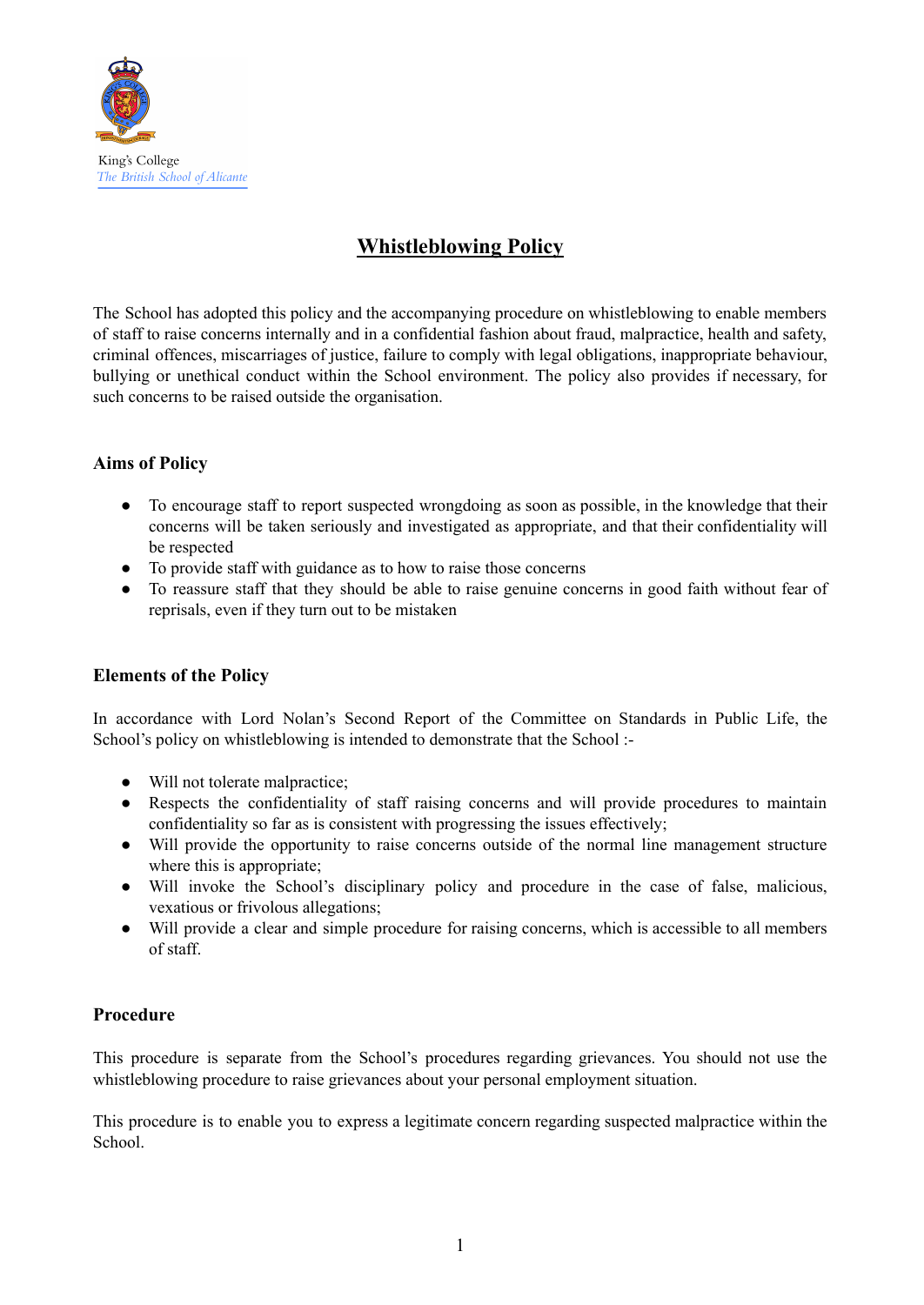

Malpractice is not easily defined; however, it includes allegations of fraud, financial irregularities, corruption, bribery, dishonesty, acting contrary to the staff code of ethics, bullying, criminal

activities, or failing to comply with a legal obligation, a miscarriage of justice, or creating or ignoring a serious risk to health, safety or the environment.

All staff should be aware of their duty to raise concerns. If staff and volunteers feel unable to raise a child protection issue with the School or feel that their genuine concerns regarding any child protection issues which may include the attitude or action of colleagues are not being addressed, they may use other whistleblowing channels.

If it becomes necessary to consult outside the school, they should speak in the first instance to the Safeguarding Governor, CEO Elena Benito.

The NSPCC whistleblowing helpline is also available for staff who do not feel able to raise concerns regarding child protection failures internally. Staff can call: 0800 028 0285 – line is available from 8:00 AM to 8:00 PM, Monday to Friday and Email: help@nspcc.org.uk.

Whistle-blowing regarding the Headteacher should be made to the CEO of King's Group whose contact details are readily available to staff in the staffroom. The Chair of the King's group Board can be contacted via letter in a sealed confidential envelope, posted to the school address or given to the School Admin manager, or by email [roger.fry@kingsgroup.org.](mailto:Roger.fry@kingsgroup.org)

#### **Anonymous referrals**

Referrals should be made in accordance with this policy and to the relevant member of staff or governor. Sufficient specific detail of the malpractice should be provided to enable an investigation to take place. The person making the referral should be clearly identified so that follow up requests for clarification or evidence can be dealt with. The school will not investigate anonymous referrals unless they are sufficiently detailed and specific to allow for immediate investigation without reference to the referer.

The purpose of the policy is to allow for the proper investigation of suspected wrongdoing and to reassure those working in the school and using its services that proper systems of management are in place. That feedback cannot be provided if referrals are made anonymously. Given the School's sincere commitment to act fairly on receipt of concerns, it is the responsibility of those raising concerns to be clear about who is raising them and why they are being raised and to provide as much information as possible to ensure an effective investigation.

#### **Confidentiality**

If you wish to raise a concern under this procedure you are entitled to have the matter treated confidentially and your name will not usually be disclosed to the alleged perpetrator of malpractice without your prior knowledge. It may be appropriate to preserve confidentiality that concerns are raised orally rather than in writing, although you are encouraged to express your concern in writing wherever possible.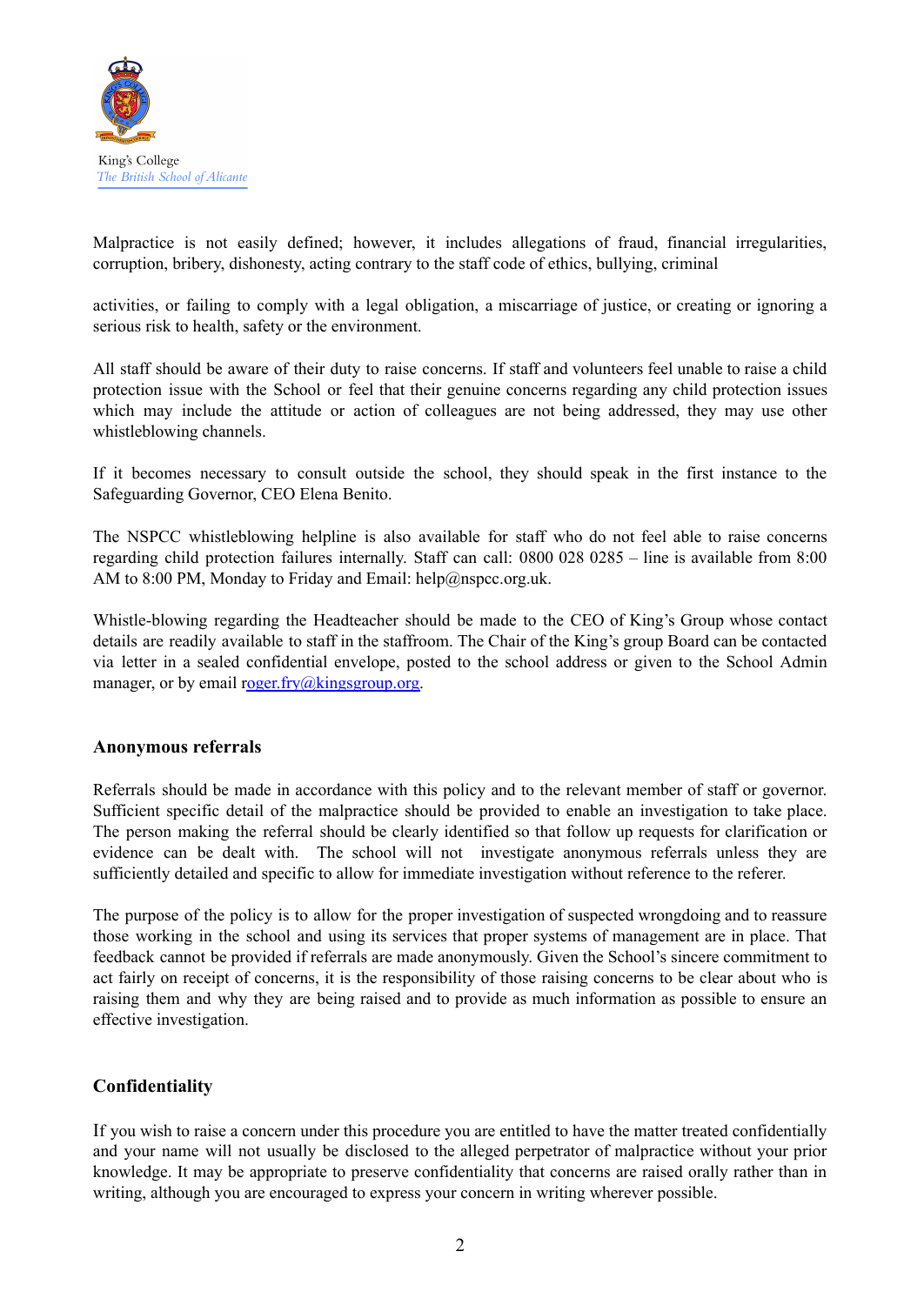

In most cases an investigation will require that the detail of the allegations are disclosed to the alleged perpetrator so that all the facts can be discovered. Where the subject matter requires investigation by an outside agency e.g. Police, Social Services or the Health and Safety Executive, then the school will be bound to comply with the requirements of the investigating body as to how the investigation is conducted.

If there is evidence of criminal activity then the Police will in all cases be informed.

#### **The Investigation**

Initially a concern should be raised with your line manager or (if the concern is regarding your line manager), with their line manager, however, where the matter is more serious or you feel that your concern has not been addressed, you should contact one of the following:

The Headteacher, Deputy Head, Head of Primary or Secondary (DSL) or School Admin Manager,

Any concern raised will be investigated thoroughly and in a timely manner, and appropriate corrective action will be pursued. When making an allegation you will be kept informed of progress and, whenever possible and subject to third party rights, will be informed of the outcome.

If you are not satisfied that your concern is being properly dealt with you will have a right to raise it in confidence with the Governing Body.

#### **External Procedures**

Where all internal procedures have been exhausted, you shall have the right of access to an external person / body. This may include (depending on the subject matter of the disclosure) HMRC, the Audit Commission, the Health and Safety Executive and / or the Local Authority Designated Officer (where the disclosure relates to a child protection issue)or Spanish national equivalents.

It should be noted that under the Public Interest Disclosure Act 1998, there are circumstances where a member of staff may be entitled to raise a concern directly with an external body where you reasonably believe :

- that exceptionally serious circumstances justify it;
- that the School would conceal or destroy the relevant evidence;
- where they believe they would be victimised by the School;
- where the Secretary of State has ordered it.

#### **Malicious Accusations**

False, malicious, vexatious or frivolous accusations will be dealt with under the School's Disciplinary Procedure.